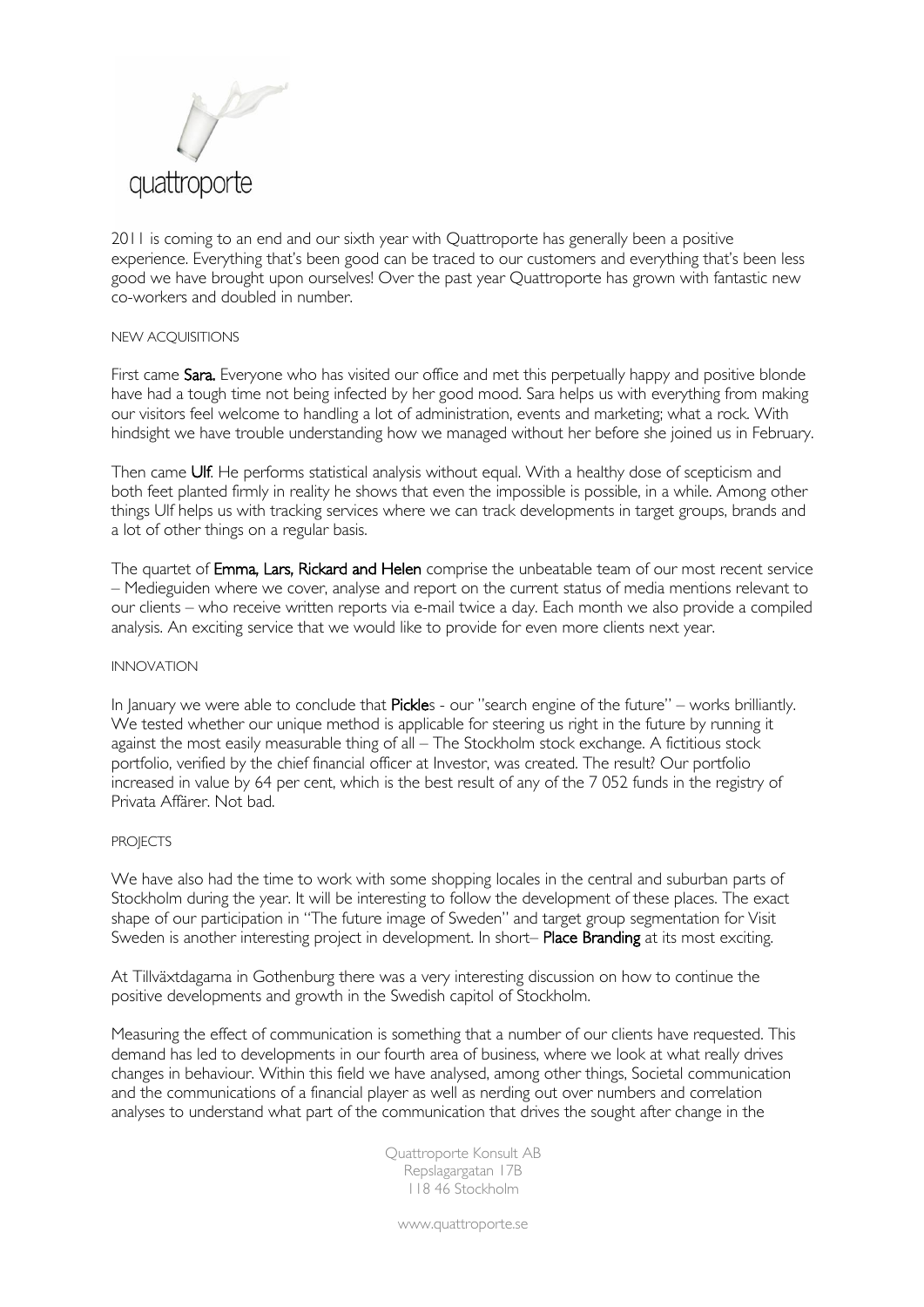

actions of the target group. Interesting lessons learned and results garnered generate a good foundation for understanding how future communication can deliver activities that change behaviour. Hälso- och sjukvårdsförvaltningen in the municipality of Stockholm is a client that has tested us during 2011 and the objective has been to understand how the patients of the future should communicate and relate to the Stockholm County Council and its services. Working with health communication has also led to the authoring of a book *patient.com* together with Håkan Eriksson, professor emeritus at Karolinska Institutet and one of Sweden's leading experts in the optimisation of IT in health care. The book will be published in the spring of 2012.

Our stakes and work with the Stockholm County Council increased further, when we recently won first place in the municipal procurement of services in environmental scanning and communication.

In counting the most memorable events of the year the decision of our CEO Peter Majanen and the CEO of Demoskop Anders Lindholm, at a rather wet social, to come up with the fantastic idea of competing in bench press. The contest was scheduled a couple of months ahead to stimulate training. Unfortunately both combatants remembered the bet and Peter won the battle with 140 kilos to Anders ignominious 127,5 kilos. Who will win In 2012?

Discussing our year without mentioning our **burlesque themed sixth birthday party** would be tantamount to malpractice. Claes Hemberg of Avanza generously provided our jester Arkadia a 500 crown note only to later find it inside a walnut. The classic dance acts of burlesque dancers Kandi von Kane and Swedens queen of burlesque Lily de Lux brought on a blush here and there among the 140 or so guests who stopped by our office this fine September night, the loft was draped in velvet and lit by candelabras for the party.

Swedishness of the future was the theme of one of our seminars, where William Petzäll (then member of parliament for the Sweden Democrats, now political independent) debated with Soran Ismail and Ylva Björnberg from Visit Sweden. It was packed, thirsty for knowledge and interesting. As usual.

2011s trend trip: New York City, Highline Park was one of the highlights, a new way to use unusable areas – obsolete raised train tracks – to create areas for meetings and recreation in the middle of the city. The development of Brooklyn and other outer boroughs of NY, are well worth reflecting on and we gathered many lessons on how to increase attractiveness in rejected neighbourhoods in Sweden, benefitting both residents and commercial players.

Quattroporte has once again had an intense year med and thanks to you, our amazing clients, we have the energy, lust, and power to keep working hard even in 2012.

## MERRY CHRISTMAS and a HAPPY NEW YEAR!

Peter, Richard, Victoria, Sara, Ulf, Lars, Emma, Rickard and Helen

*PS. As usual we include something nice to enjoy during the holidays. This year it is Champagne Vilmart & Co, Grand Réserve that consists of 70 % Pinot Noir grapes and 30 % Chardonnay. A favourite champagne. Grand Cellier is always a blend of three different vintages, one third of each. Matured in large oak vats that provide a nice and oak note. The wine has a flowery style, like that of a Chablis, with a long after taste. The taste is pure* 

> Quattroporte Konsult AB Repslagargatan 17B 118 46 Stockholm

www.quattroporte.se